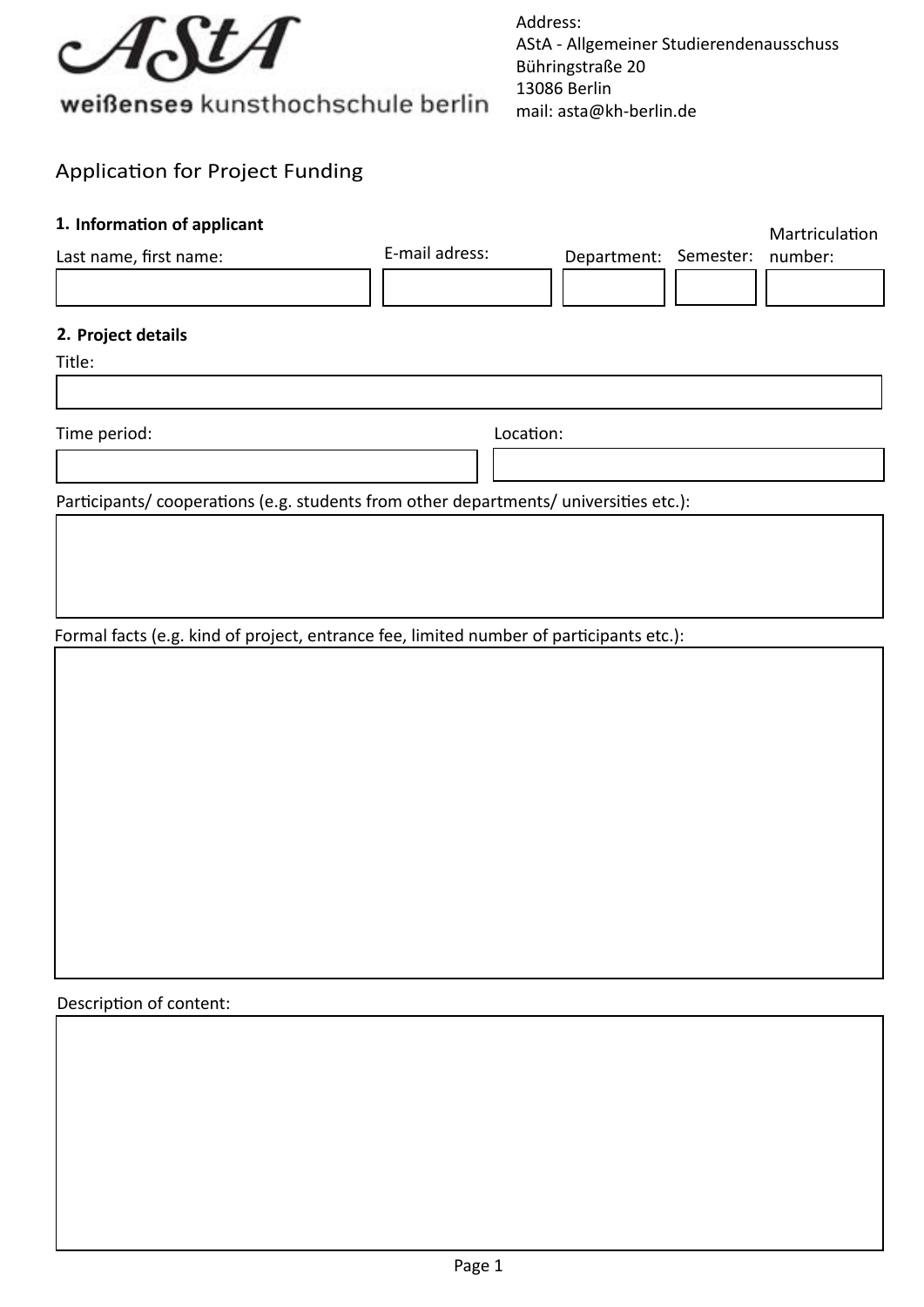

Address: AStA - Allgemeiner Studierendenausschuss Bühringstraße 20 13086 Berlin mail: asta@kh-berlin.de

### Application for Project Funding

Calculation of costs:

Requested amount of money (max. 500€):

Other (e.g. promotiones from other departments etc.):

I read "guidelines for project funding" (page 3 of this document) and, in case of funding, will comply to its conditions.

Location, date:

| Applicant's signature: |  |
|------------------------|--|
|------------------------|--|

#### **Filled in by AStA 3.**

AStA-Sitzung vom:

Bewilligter Zuschuss:

Ergebnis der Abstimmung:

Ja-Stimmen Enthaltungen Nein-Stimmen

Bemerkungen: